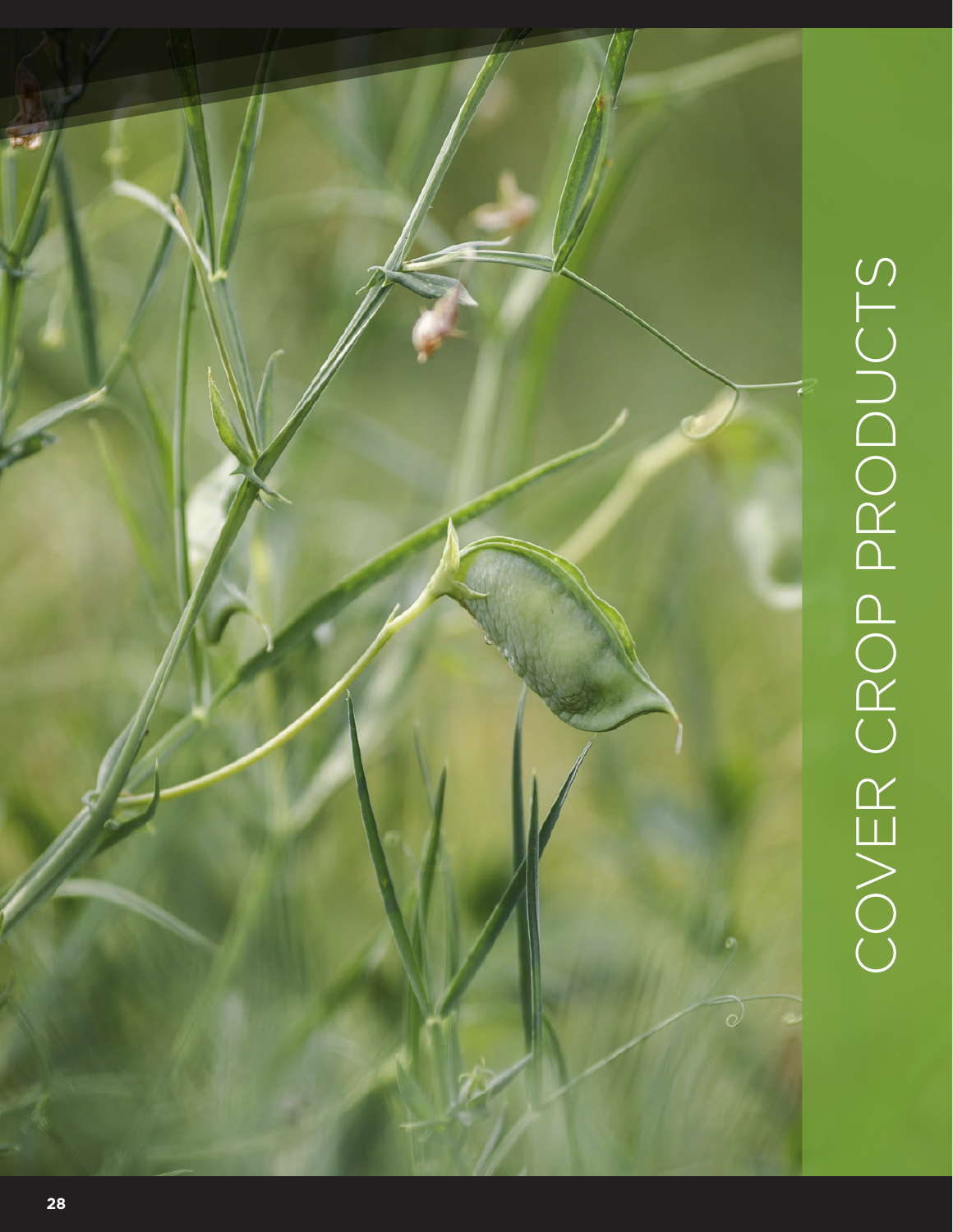# **CRITICAL COVER CROP** DECISION MAKING CONSIDERATIONS

## **1. PLANTING WINDOW:** WHAT IS THE PLANTING WINDOW

#### FOR THE COVER CROP?

| <b>SPRING COVER</b><br>COOL SFASON · FFB-MAR-APR | <b>SUMMER COVER</b><br>WARM SFASON · JUN-JUL | <b>FALL-WINTER COVER</b><br>COOL SEASON · AUG-MID SEP |
|--------------------------------------------------|----------------------------------------------|-------------------------------------------------------|
|                                                  |                                              | Cool Season Deas Lentils Chickling Vetch              |

Buckwheat, Oats, Cool Season Peas, Spring Barley, Spring Triticale

Sorghum Forages, Millets, Cowpeas, SunnHemp, Hybrid Brassica, Safflower, Flax, Buckwheat

Cool Season Peas, Lentils, Chickling Vetch, Crimson Clover, Tillage Radishes, Turnips, Ethiopian Cabbage, Oats, Triticale, Annual Ryegrass

### **2. COVER CROP OBJECTIVES:** WHAT ARE THE PRIMARY GOALS OF THE COVER CROP?

| <b>OBJECTIVE</b>                   | <b>GENERAL PURPOSE</b>                                                                                       | <b>COVER CROP SPECIES</b>                                                                                                                           |
|------------------------------------|--------------------------------------------------------------------------------------------------------------|-----------------------------------------------------------------------------------------------------------------------------------------------------|
| <b>Nitrogen Fixing</b>             | To generate nitrogen credits beneficial for the next<br>primary crop.                                        | Cool Season Peas, Cowpeas, SunnHemp, Chickling<br>Vetch, Hairy Vetch, Clovers, Alfalfa                                                              |
| <b>Nutrient Scavenge</b>           | To consume and temporarily sequester (tie-up) nitrogen<br>or to reclaim unreachable reservoirs of nutrients. | N Scavenge: Millets, Oats, Triticale, Annual Ryegrass.<br>P Scavenge: Brassicas including Tillage Radish, Hybrid<br>Brassicas, Sunflower.           |
| <b>Mulching and Organic Matter</b> | To improve soil health (moisture retention and water<br>holding capacity) as well as to reduce soil erosion. | Oats, Triticale, Annual Ryegrass, Millets, SunnHemp                                                                                                 |
| <b>Soil Conditioning</b>           | To reduce soil compaction, fracture hard-pan, and<br>generally improve soil structure.                       | Tillage Radish, Annual Ryegrass, Hybrid Brassica                                                                                                    |
| <b>Soil Pest Management</b>        | To suppress nematodes and disrupt pest cycles.                                                               | SunnHemp (many species including soybean cyst),<br>Annual Ryegrass (suppresses SCN), Sorghum sudan<br>(many species but not SCN), Ethiopian cabbage |
| <b>Upland Birds</b>                | Creates brood rearing cover when planted in the spring<br>through late summer.                               | Cowpeas, Cool Season Peas, Yellow Blossom Clove,<br>Hybrid Brassica, Buckwheat, Sunflower, SunHemp                                                  |

### **3. CROP ROTATION:** WHAT IS THE INTENDED PRIMARY CROP FOLLOWING COVER?

| <b>CORN</b>     | Corn is best preceded by legumes (like SunnHemp, Cowpeas, Chickling Vetch, or Cool Season Peas) and brassicas (like<br>Tillage Radish, Hybrid Brassica, and Turnip). These are plants that either produce nitrogen or decay quickly to release<br>nitrogen and/or other nutrients they have scavenged and stored.                                                                                                                                                                                                                                                                                                                                                                                                                                                   |
|-----------------|---------------------------------------------------------------------------------------------------------------------------------------------------------------------------------------------------------------------------------------------------------------------------------------------------------------------------------------------------------------------------------------------------------------------------------------------------------------------------------------------------------------------------------------------------------------------------------------------------------------------------------------------------------------------------------------------------------------------------------------------------------------------|
| <b>SORGHUM</b>  | Sorghum is best preceded by the same crops as corn. In addition, Crimson Clover and Hairy Vetch can also be included<br>because the later sorghum planting date allows these species to bring value as well.                                                                                                                                                                                                                                                                                                                                                                                                                                                                                                                                                        |
| <b>SOYBEANS</b> | Soybeans are best preceded by crops that sequester nitrogen such as annual Ryegrass and Rye. These crops will tie up<br>nitrogen the next spring, suppressing weed pressure in soybeans while slowly decaying to release nitrogen later in the<br>soybean crop when beans are podding.                                                                                                                                                                                                                                                                                                                                                                                                                                                                              |
| <b>WHEAT</b>    | Wheat is best preceded by legume dominated mixtures. A cover crop can be utilized during traditional fallow periods such<br>as spring seeded mix of Oats that produce a light colored, persistent mulch, as well as legumes to provide a slow release<br>nitrogen source. It is recommended to terminate or harvest spring seeded covers by mid-June to allow time for a rain to<br>recharge the profile prior to wheat planting. In areas suited to continuous wheat, a summer legume such as SunnHemp or<br>Cowpeas planted immediately after harvest and terminated a month prior to wheat planting fixes nitrogen and produces a<br>rapidly decaying mulch to release that nitrogen. SunnHemp also leaves a stiff-stalked residue that excels at trapping snow. |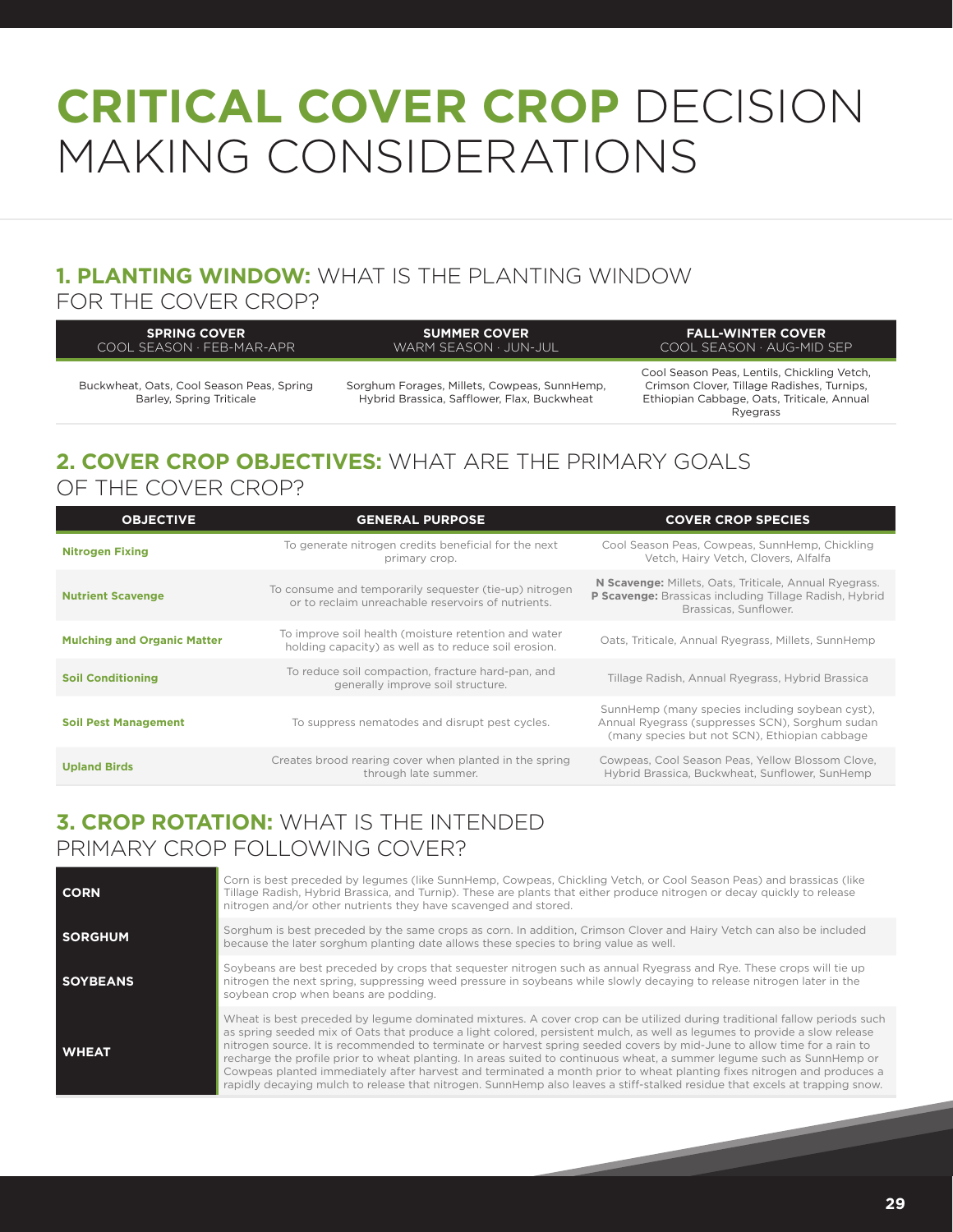# **CONSIDERATIONS** FOR COVER CROP MIXES

| <b>QUICK PICK</b><br><b>Cover Crop Selection</b> |                                                                                                                                                                                                                                                                  | <b>Intended Primary Crop After Cover Crop</b>                                                                                                                                                                                                                      |                                                                                                                                                                                                                                                                    |                                                                                                                                                         |  |  |
|--------------------------------------------------|------------------------------------------------------------------------------------------------------------------------------------------------------------------------------------------------------------------------------------------------------------------|--------------------------------------------------------------------------------------------------------------------------------------------------------------------------------------------------------------------------------------------------------------------|--------------------------------------------------------------------------------------------------------------------------------------------------------------------------------------------------------------------------------------------------------------------|---------------------------------------------------------------------------------------------------------------------------------------------------------|--|--|
|                                                  |                                                                                                                                                                                                                                                                  | <b>SOYBEANS</b>                                                                                                                                                                                                                                                    | <b>CORN/SORGHUM</b>                                                                                                                                                                                                                                                | <b>WHEAT</b>                                                                                                                                            |  |  |
| Current Primary Crop Before Cover Crop           | <b>SOYBEANS</b>                                                                                                                                                                                                                                                  | <b>Rye or Annual Ryegrass</b><br>Seed following soybean harvest. May<br>be seeded as late as mid-November.                                                                                                                                                         | <b>GreenWing B2C</b><br>Seed into standing beans when leaves<br>yellow; a mix designed for aerial<br>application. Requires irrigation or<br>timely rainfall to initiate<br>seed establishment.                                                                     | <b>Green-Up or Green Spring</b><br>Fallow alternative: Seed in March and<br>terminate by mid-June to recharge<br>moisture before fall wheat planting.   |  |  |
|                                                  | <b>GreenWing C2B</b><br>Seed into standing corn when corn<br><b>CORN/SORGHUM</b><br>matures and canopy opens; a mix<br>designed for aerial application.                                                                                                          |                                                                                                                                                                                                                                                                    |                                                                                                                                                                                                                                                                    | <b>Green-Up or Green Spring</b><br>Fallow alternative: Seed in March and<br>terminate by mid-June to recharge<br>moisture before fall wheat planting.   |  |  |
|                                                  |                                                                                                                                                                                                                                                                  | <b>GreenWing B2C</b><br>Seed into standing corn when corn<br>matures and canopy opens; a mix<br>designed for aerial application.                                                                                                                                   | <b>Chick Magnet</b><br>A combination of cool and warm<br>season broad leaves designed<br>primarily for providing brood cover<br>to upland game birds, but it has<br>legumes for nitrogen fixation and<br>deep top rooted crops for benefit to<br>succeeding crops. |                                                                                                                                                         |  |  |
|                                                  | <b>GreenShift SB</b><br>Seed in August through early<br>September; options include mix with<br><b>WHEAT</b><br>Oats (winter kills), Triticale (does not<br>winter kill; produces hay or graze), or<br>Annual Ryegrass (does not winter kill;<br>produces graze.) |                                                                                                                                                                                                                                                                    | <b>GreenShift CS or</b><br><b>Chickling Vetch</b><br>Seed in August through early<br>September. Oats can be added to<br>the GreenShift CS to produce a very<br>productive fall grazing cover crop.                                                                 | <b>SunnHemp or Green Field</b><br>For continuous wheat cropping, seed<br>immediately following wheat harvest,<br>terminate prior to fall wheat seeding. |  |  |
|                                                  |                                                                                                                                                                                                                                                                  | <b>Chick Magnet</b><br>A combination of cool and warm<br>season broad leaves designed<br>primarily for providing brood cover to<br>upland game birds, but it has legumes<br>for nitrogen fixation and deep top<br>rooted crops for benefit to succeeding<br>crops. | <b>Chick Magnet</b><br>A combination of cool and warm<br>season broad leaves designed<br>primarily for providing brood cover<br>to upland game birds, but it has                                                                                                   |                                                                                                                                                         |  |  |
|                                                  |                                                                                                                                                                                                                                                                  |                                                                                                                                                                                                                                                                    | <b>No-Vol CS</b><br>An all broad leaf blend designed<br>to allow over-the-top use of grass<br>herbicides to kill volunteer wheat<br>and reduce risk of transmitting wheat<br>streak mosaic.                                                                        | legumes for nitrogen fixation and<br>deep top rooted crops for benefit to<br>succeeding crops.                                                          |  |  |

**Maximize Performance:** A mix can accomplish multiple objectives at the same time, better than a single species. For example, a half-seeding rate of Tillage Radish may provide nearly as much compaction alleviation as a full rate, while a half seeding rate of field peas can fix nearly as much nitrogen as a full rate. Combining a half-seeding rate of each can accomplish both objectives at the same time.

Reduce Risk of Seeding Failure: Mix diversity reduces the risk of seeding failure, insect problems, diseases, variable soils, etc. A diverse mix will often exhibit the phenomenon of "over-yielding" in which the total yield far exceeds the weighted average of the components in the mix.

**Mix Design:** Many factors must be considered when developing cover crop mixes. For example, mixing species may reduce herbicide options in the event weed control is needed or may be limited dependent upon previous herbicide use. Species compatibility is important; some species during certain seasons may be so dominant that mixing other species brings little value (such as Rye in a very late fall planting). Conversely, some species may not compete well in a mix yet have great value when planted alone (such as Chickling Vetch).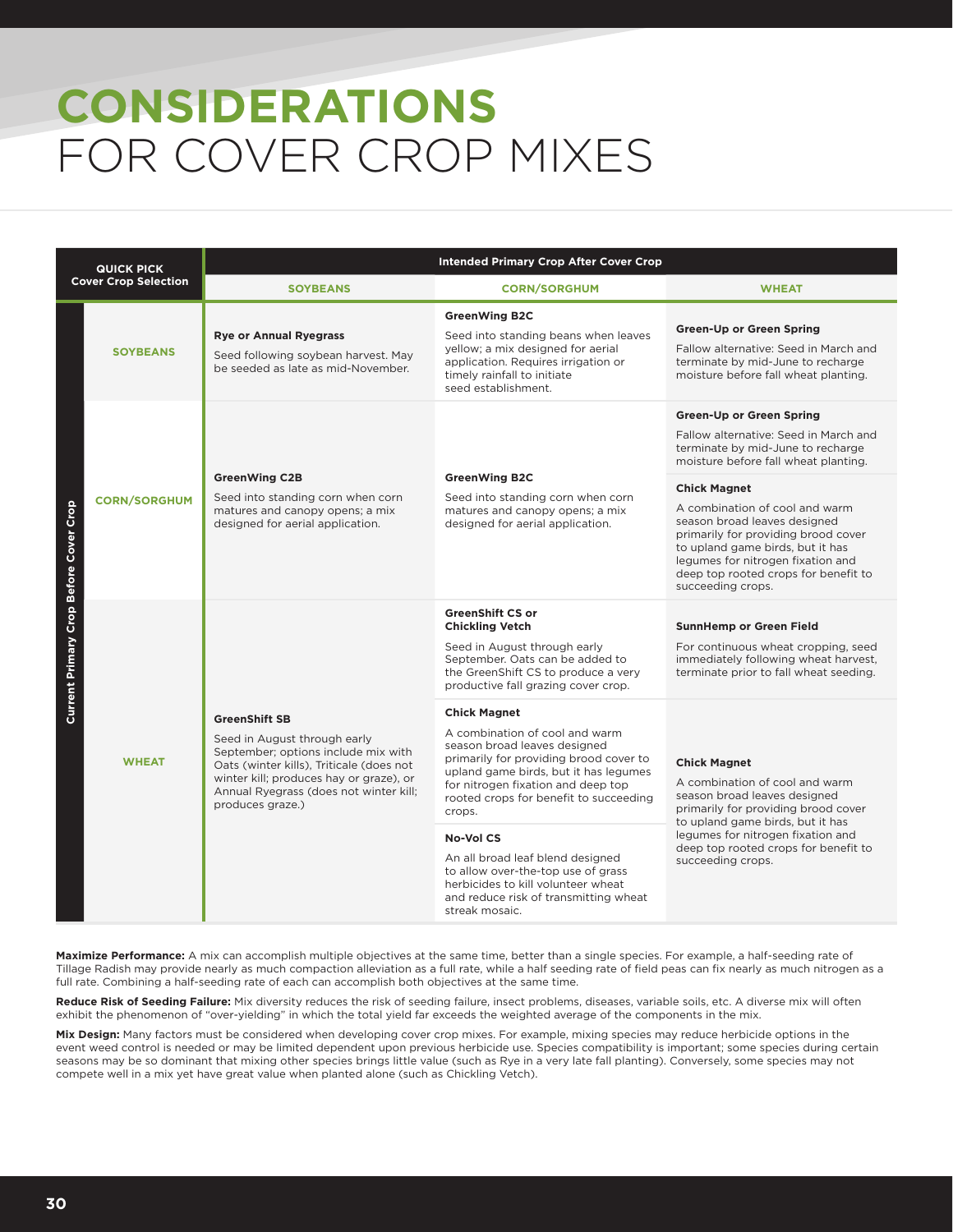## **FEATURED MIXES** DESIGNED FOR THE STAR SEED DEALER NETWORK

| <b>MIX</b>           | <b>PLANTING WINDOW</b>                                                                       | <b>MIX DESCRIPTION &amp; BEST USE</b>                                                                                                                                                                                                                                                                                                                                                                                                                                                                                          |
|----------------------|----------------------------------------------------------------------------------------------|--------------------------------------------------------------------------------------------------------------------------------------------------------------------------------------------------------------------------------------------------------------------------------------------------------------------------------------------------------------------------------------------------------------------------------------------------------------------------------------------------------------------------------|
| <b>Green Spring</b>  | <b>SPRING COOL SEASON</b><br>Feb-Mar-Apr<br>65-105 lbs/a                                     | Designed to be planted in March to produce an early hay or pasture crop, or simply left in place<br>to convert the ordinarily abundant spring rain into a water-saving mulch, improving late-season<br>drought tolerance. In areas with more abundant rain, it can precede soybeans or sorghum; in more<br>droughty areas, it is used prior to wheat and is recommended to be terminated by mid-June to<br>allow soil profile recharge.                                                                                        |
|                      |                                                                                              | OATS, COOL SEASON PEAS                                                                                                                                                                                                                                                                                                                                                                                                                                                                                                         |
| <b>Green Up</b>      | <b>SPRING COOL SEASON</b><br>Feb-Mar-Apr<br>$63-85$ lbs/a                                    | Green Up is similar in function to Green Spring but with five (5) species for increased diversity and<br>better adaptability to variable soils. It is designed to be planted in spring to produce early hay or<br>pasture or can remain undisturbed to convert spring rain into a water-saving mulch. In areas with<br>more abundant rain, it can precede soybeans or sorghum; in more droughty areas, it is used prior<br>to wheat and it should be terminated by mid-June to allow soil profile recharge.                    |
|                      |                                                                                              | OATS, COOL SEASON PEAS, SPRING BARLEY, CHICKLING VETCH, SPRING TRITICALE                                                                                                                                                                                                                                                                                                                                                                                                                                                       |
| <b>Chick Magnet</b>  | <b>SPRING COOL SEASON</b><br>Feb-Mar-Apr                                                     | A combination of cool and warm season broad leaves designed primarily for providing brood<br>cover to upland game birds, but it has legumes for nitrogen fixation and deep top rooted crops for<br>benefit to succeeding crops.                                                                                                                                                                                                                                                                                                |
|                      | 20-25 lbs/a                                                                                  | COWPEAS, COOL SEASON PEAS, YELLOW CLOVER, WIN HYBRID BRASSICA, SUNFLOWER,<br><b>BUCKWHEAT</b>                                                                                                                                                                                                                                                                                                                                                                                                                                  |
| <b>Green Field</b>   | <b>SUMMER WARM SEASON</b><br>May-Jul<br>20-30 lbs/a                                          | Six (6) mixed species designed to agronomically contribute to organic matter, fix nitrogen,<br>scavenge nutrients, and condition soil. Green Field also provides the option for supplemental<br>grazing and later season hay potential.                                                                                                                                                                                                                                                                                        |
|                      |                                                                                              | SORGHUM SUDAN, HYBRID PEARL MILLET, COWPEAS, HYBRID BRASSICA,<br><b>SUNFLOWER, RADISH</b>                                                                                                                                                                                                                                                                                                                                                                                                                                      |
| <b>No-Vol CS</b>     | <b>SUMMER WARM SEASON</b><br>Mav-Jul<br><b>AND COOL SEASON</b><br>Feb-Mar-Apr<br>28-40 lbs/a | An all broadleaf blend designed to allow over-the-top use of grass herbicides to kill volunteer<br>wheat and reduce risk of transmitting wheat streak mosaic.                                                                                                                                                                                                                                                                                                                                                                  |
|                      |                                                                                              | COOL SEASON PEAS, COWPEAS, CHICKLING VETCH, RADISH, PURPLE TOP TURNIP                                                                                                                                                                                                                                                                                                                                                                                                                                                          |
| <b>GreenShift SB</b> | <b>FALL COOL SEASON</b><br>Aug-Sep                                                           | Green Shift SB mix is designed for fall cover crop preceding soybeans the next spring. The grass<br>based components will sequester nitrogen to prevent N loss during the winter and then reduce<br>weed pressure the following spring while the other components condition the soil and contribute<br>bio-diverse eco structure.                                                                                                                                                                                              |
|                      | 48-78 lbs/a                                                                                  | OATS, ANNUAL RYEGRASS, WINTER TRITICALE, COOL SEASON PEA, RADISH, HYBRID<br><b>BRASSICA</b>                                                                                                                                                                                                                                                                                                                                                                                                                                    |
| <b>GreenShift CS</b> | <b>FALL COOL SEASON</b><br>Aug-Sep<br>32-65 lbs/a                                            | Green Shift CS is designed for fall cover crop preceding nitrogen hungry corn or sorghum the next<br>spring or summer. The heavy legume cool season pea based mix will fix nitrogen for the corn<br>and/or sorghum to follow while the other grass and mixed species provide quick fall cover to<br>reduce erosion and increase snow catch through the winter.                                                                                                                                                                 |
|                      |                                                                                              | COOL SEASON PEAS, OATS, SPRING BARLEY, RADISH, HYBRID BRASSICA                                                                                                                                                                                                                                                                                                                                                                                                                                                                 |
| <b>GreenWing B2C</b> | <b>FALL COOL SEASON</b><br>Aug-Sep<br>12-18 lbs/a                                            | Designed for aerial seeding into soybeans at leaf yellowing under irrigation or with timely rainfall<br>and to precede corn (B2C, stands for Beans To Corn). It is composed of species that have a low<br>seeding rate, have small seeds that germinate from the surface, and do not produce protruding<br>roots (like radishes) that may interfere with soybean harvest if harvest is delayed. This mixture is<br>composed of legumes and brassicas to produce and then rapidly release nitrogen to a following<br>corn crop. |
|                      |                                                                                              | CRIMSON CLOVER, SWEET CLOVER, HAIRY VETCH, RAPE SEED, HYBRID BRASSICA                                                                                                                                                                                                                                                                                                                                                                                                                                                          |
| <b>GreenWing C2B</b> | <b>FALL COOL SEASON</b><br>Aug-Sep<br>22-35 lbs/a                                            | Designed for aerial seeding into standing corn, prior to growing soybeans the following year. (C2B<br>stands for Corn to Beans) sequester nitrogen to prevent N loss during the winter and then reduce<br>weed pressure the following spring while the other components condition the soil and contribute<br>bio-diversity.                                                                                                                                                                                                    |
|                      |                                                                                              | ANNUAL RYEGRASS, SPRING TRITICALE, OATS, SWEET CLOVER, RAPE SEED, TURNIP                                                                                                                                                                                                                                                                                                                                                                                                                                                       |
|                      |                                                                                              |                                                                                                                                                                                                                                                                                                                                                                                                                                                                                                                                |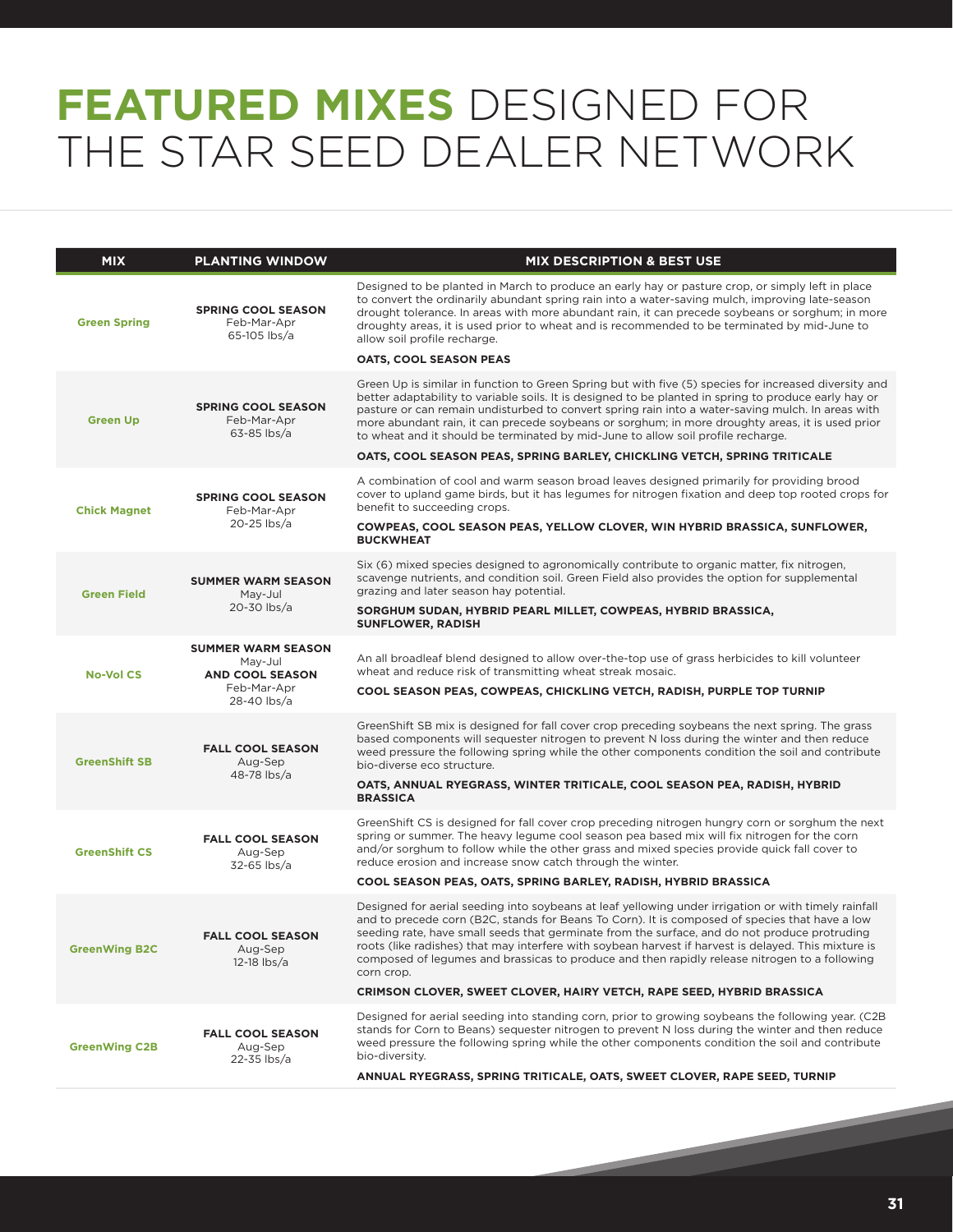## **FEATURED MIXES** DESIGNED FOR THE STAR SEED DEALER NETWORK

| <b>COVER SPECIES</b>             | PURE STAND SEEDING RATE, LBS/ACRE | SEEDING DEPTH, INCH | <b>SEEDING SEASON</b> |
|----------------------------------|-----------------------------------|---------------------|-----------------------|
| <b>GRASSES</b>                   |                                   |                     |                       |
| Annual Ryegrass                  | $20 - 25$                         | $O-.5$              | Fall                  |
| Winter, Spring Barley            | 60-90                             | $1 - 2$             | Spring, Fall          |
| Spring, Winter Triticale         | 60-120                            | $1 - 1.5$           | Fall, Spring          |
| Oats                             | 60-90                             | $\overline{1}$      | Spring, Fall          |
| Cereal Rye                       | 60-120                            | $1 - 2$             | Fall                  |
| German Millet                    | $15 - 25$                         | $O-.5$              | Spring, Summer, Fall  |
| Japanese Millet                  | $15 - 25$                         | $O-.5$              | Spring, Summer, Fall  |
| Proso Millet                     | $15 - 25$                         | $.5\,$              | Spring, Summer, Fall  |
| Pearl Millet                     | $12 - 15$                         | $.5-1$              | Spring, Fall          |
| Sudan                            | $15 - 20$                         | $.5-1$              | Spring, Fall          |
| <b>BRASSICAS</b>                 |                                   |                     |                       |
| Appin, Purple Top Turnips        | $3-5$                             | $O-.5$              | Fall, Spring          |
| Daikan Radish                    | $6 - 8$                           | $.5 - .75$          | Fall                  |
| Ethiopian Cabbage                | 5                                 | $O-.5$              | Fall                  |
| Kale                             | $3-5$                             | $O-.5$              | Spring, Fall          |
| Pajsa*, Winfred*                 | 5                                 | $O-.5$              | Spring, Fall, Summer  |
| Rapeseed                         | $4 - 8$                           | $O-.5$              | Fall, Spring          |
| <b>BROADLEAFS</b>                |                                   |                     |                       |
| Buckwheat                        | 40-60                             | $\mathbb{1}$        | Spring, Fall          |
| Collards                         | 8                                 | $.5\,$              | Summer, Fall          |
| Flax                             | 30-50                             | $\mathbf{1}$        | Spring, Fall, Summer  |
| Phacelia                         | $5 - 10$                          | .25                 | Spring, Fall          |
| Safflower                        | $15 - 20$                         | $\mathbb{1}$        | Summer                |
| Sunflowers                       | $4 - 7$                           | $1 - 2$             | Summer                |
| <b>LEGUMES</b>                   |                                   |                     |                       |
| Austrian Winter Pea              | 30-60                             | $1 - 2$             | Fall                  |
| Berseem Clover                   | $10 - 12$                         | $O-.5$              | Spring                |
| Chickling Vetch                  | $20 - 50$                         | $1 - 2$             | Spring, Fall          |
| Hairy Vetch                      | 20                                | .5-1                | Fall                  |
| Cowpeas                          | 30-60                             | $\mathbb{1}$        | Summer                |
| Mung Beans                       | $15 - 20$                         | $\overline{1}$      | Summer                |
| Crimson Clover                   | $10 - 20$                         | $O-.5$              | Fall                  |
| Spring Field Peas                | 60-100                            | $1 - 2$             | Spring, Fall          |
| Sunn Hemp                        | 20                                | $.5-1$              | Summer                |
| Sweetclover Yellow/White Blossom | $10 - 12$                         | $O-.5$              | Spring, Fall          |

### **MANY OTHER SPECIES** AVAILABLE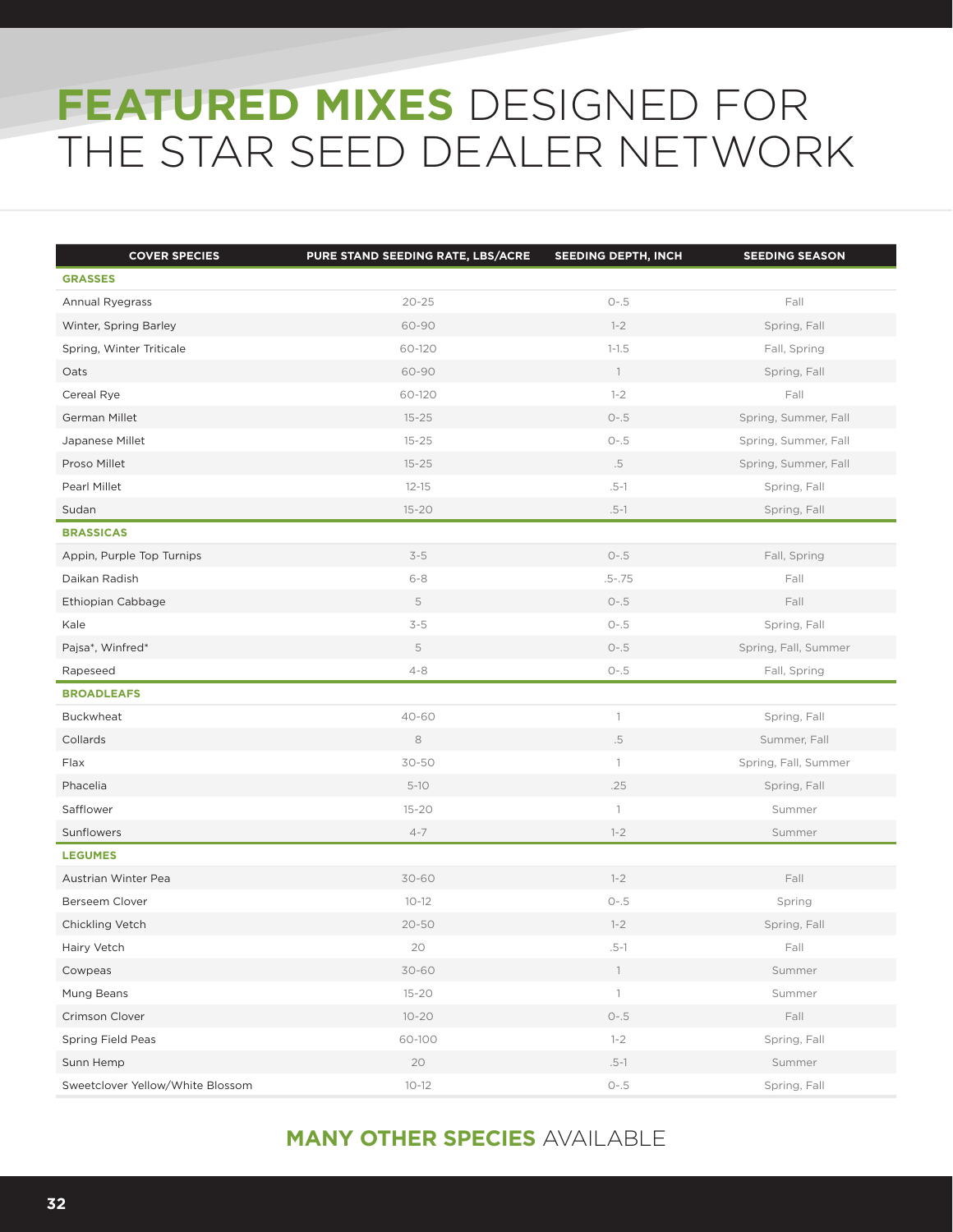## **COVER CROPS** CONVERT ENERGY TO ORGANIC MATTER

#### › **INCREASED WATER HOLDING CAPACITY**

Organic matter has a very high water holding capacity that can be utilized by plant roots as the soil dries out.

#### › **RELEASE OF NUTRIENTS**

When organic matter is mineralized in the summer months nutrients become available to the plant.

#### › **INCREASE WATER INFILTRATION**

With improved soil structure and water holding capacity, the permeability of the soil can be greatly increased.

#### › **IMPROVE SOIL STRUCTURE**

Abundance of organic matter along with soil biology can help form soil aggregates.

## **WHAT ARE THE BENEFITS**  OF ORGANIC MATTER?

#### › **NUTRIENT SUPPLY**

Organic matter is a reservoir of nutrients that can be released to the soil. Each percent of organic matter in the soil releases 20 to 30 pounds of nitrogen, 4.5 to 6.6 pounds of P2O5, and 2 to 3 pounds of sulfur per year. The nutrient release occurs predominantly in the spring and summer, so summer crops benefit more from organic-matter mineralization than winter crops.

#### › **WATER-HOLDING CAPACITY**

Organic matter behaves somewhat like a sponge, with the ability to absorb and hold up to 90 percent of its weight in water. A great advantage of the water-holding capacity of organic matter is that the matter will release most of the water that it absorbs to plants. In contrast, clay holds great quantities of water, but much of it is unavailable to plants.

#### › **SOIL STRUCTURE AGGREGATION**

Organic matter causes soil to clump and form soil aggregates, which improves soil structure. With better soil structure, permeability (infiltration of water through the soil) improves, in turn improving the soil's ability to take up and hold water.

#### › **EROSION PREVENTION**

This property of organic matter is not widely known. Data used in the universal soil loss equation indicate that increasing soil organic matter from 1 to 3 percent can reduce erosion 20 to 33 percent because of increased water infiltration and stable soil aggregate formation caused by organic matter.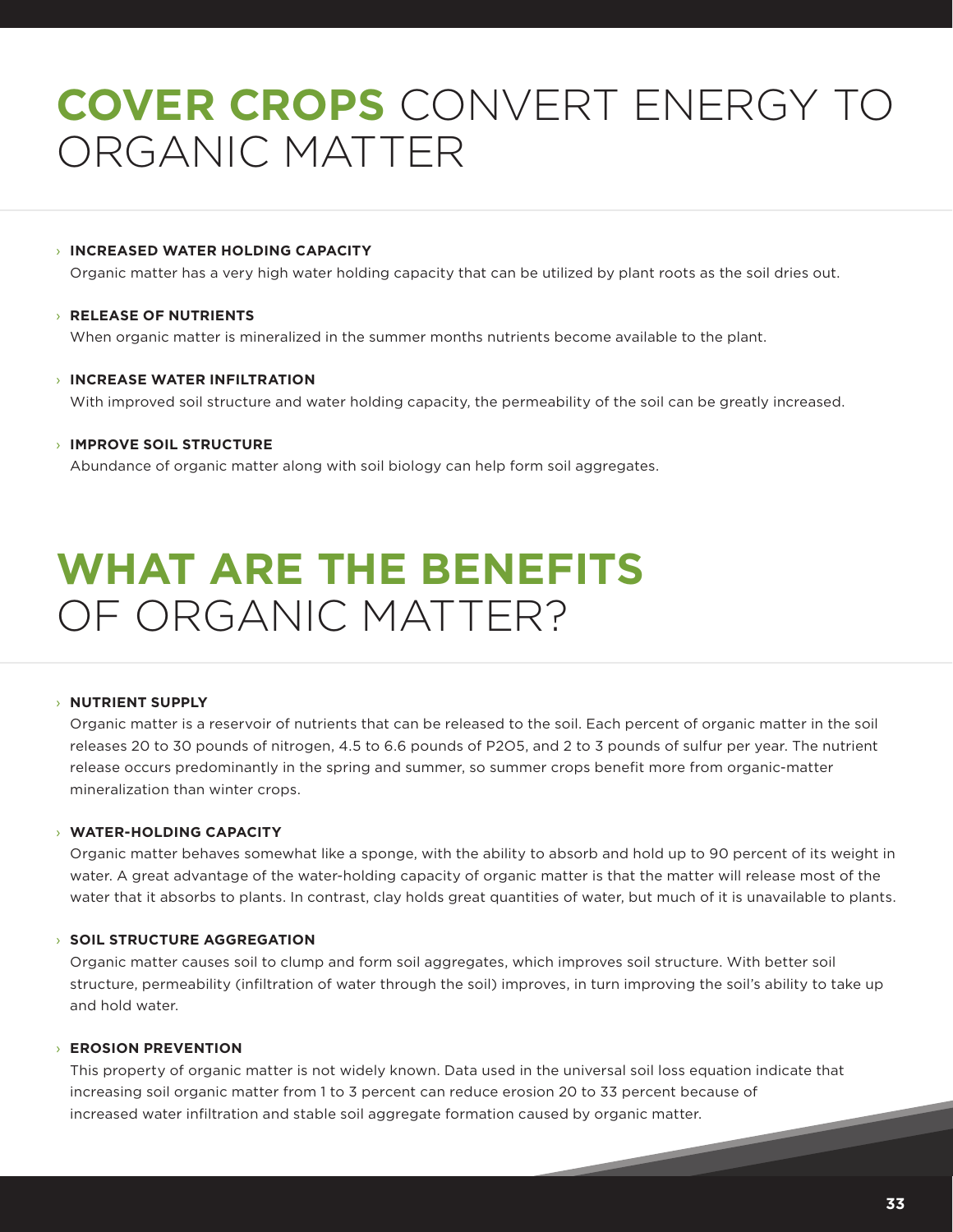# **KEYS TO** COVER CROP SUCCESS

## **1. PLANNING** CROP ROTATION

Look 3 to 5 years down the road and the possibility of cover crops to enhance flexibility and value. **Simple rotation rule… alternate grass and broadleaf crops (G-G).**

#### **GRASS CROPS**

- › Corn
- › Sorghum
- › Wheat
- › Millets
- › Triticale
- › Oats
- › Barley
- › Rye

#### **BROADLEAF CROPS**

- › Soybeans
- › Sunflower
- › Brassicas (turnips and radish)
- › Cowpeas
- › Winter Peas
- › Chickling Vetch
- › Alfalfa
- › Clovers

### **2. LOOK AT THE BIG PICTURE** AND CONSIDER THE MANAGEMENT IMPLICATIONS OF ONE CROP UPON THE NEXT

- › Weed Control
- › Growing Season
- › Fertility Management
- › Residue Management

### **3. PATIENCE** AND REALISTIC EXPECTATIONS

Long-term challenges such as soil loss, low organic matter, soil structure, pest pressures, and fertility deficiencies require long-term management strategies to manage, correct, and then build upon.

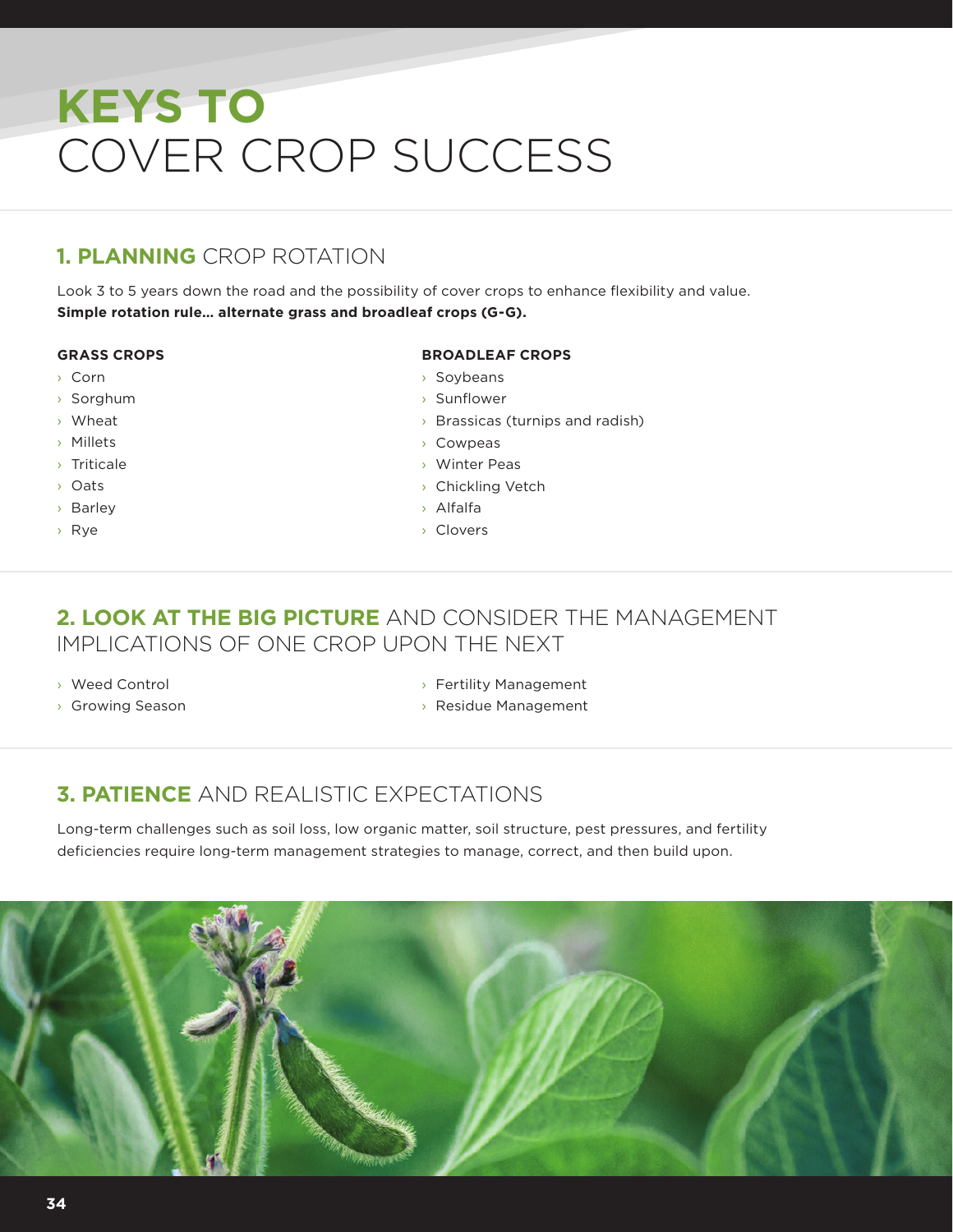# **CONSIDERATIONS** CONCERNING NITROGEN AND COVER CROPS

Legume cover crops can be used to fix atmospheric nitrogen and incorporate it into their tissues, which is released upon decay of the residue. It is important to match the proper strain of rhizobia inoculant to the species of plant you intend to plant. Soybean inoculant will not nodulate alfalfa or any other legume. Refer to this table to match the correct bacteria to the plant you grow.

| <b>PLANT</b>                                          | <b>INOCULANT</b> |
|-------------------------------------------------------|------------------|
| Alfalfa, Sweetclover                                  | Alfalfa          |
| Red Clover, White Clover, Ladino Clover, Crimson      | Clover           |
| Peas, Vetch                                           | Pea              |
| <b>Soybeans</b>                                       | Sovbean          |
| Cowpeas, Peanut, Lespedeza, SunnHemp, Partidge<br>Pea | Peanut           |

Nitrogen is in plants in the form of protein. When the protein breaks down, it releases nitrogen. There is very little breakdown of legume residue below 50 F. Crops that do most of their growth during the cool weather, like wheat, will not respond as well to legume cover crops as well as warm season crops like sorghum and corn.

The "slow release" nature of nitrogen from cover crops can be advantageous in conditions in which readily available nitrogen sources can be lost. Nitrate nitrogen can be lost from either leaching or denitrification under conditions of standing water or high rainfall; ammonia sources of nitrogen are rapidly converted into nitrate nitrogen. Since nitrogen in cover crop residue is in

the form of protein, it is not subject to loss until it is thoroughly decayed.

Cover crops can also be used to reduce the amount of available nitrogen in the soil and convert it into protein. In areas where nitrate leaching into groundwater is a concern, high nitrogen uptake covers like Cereal Rye, Annual Ryegrass, Triticale, and Sudangrass are very effective at taking up excess nitrate and sequestering it for a long period of time. Brassica crops can take up nitrogen from deep in the soil profile and deposit it into their taproots. Since brassicas decay very rapidly their nitrogen taken in is available rather quickly.

| <b>SPECIES</b>             | <b>TEMPERATURE</b> |
|----------------------------|--------------------|
| <b>Fracking Radish</b>     | $20^{\circ}$       |
| <b>Purple Top Turnip</b>   | $10^{\circ}$       |
| <b>Rapeseed</b>            | $\bigcap$          |
| Winfred                    | $O^{\circ}$        |
| Collard                    | 5°                 |
| <b>Hairy Vetch</b>         | $-20^\circ$        |
| <b>Spring Forage Pea</b>   | 20°                |
| <b>Austrian Winter Pea</b> | $10^{\circ}$       |
| <b>Crimson Clover</b>      | 5°                 |
| <b>Red Clover</b>          | $-10^{\circ}$      |
| <b>Yellow Sweet Clover</b> | $-10°$             |

## **KILLING FREEZE THRESHOLDS** FOR BRASSICAS AND LEGUMES

Sometimes it is convenient to use the weather to help us terminate our cover crops. Generally speaking warm season cover crops will die at or around 32° F. However, cool season brassicas and legumes can have a wide range of winter kill temperatures. This chart provides a general idea of thresholds some of these species can withstand.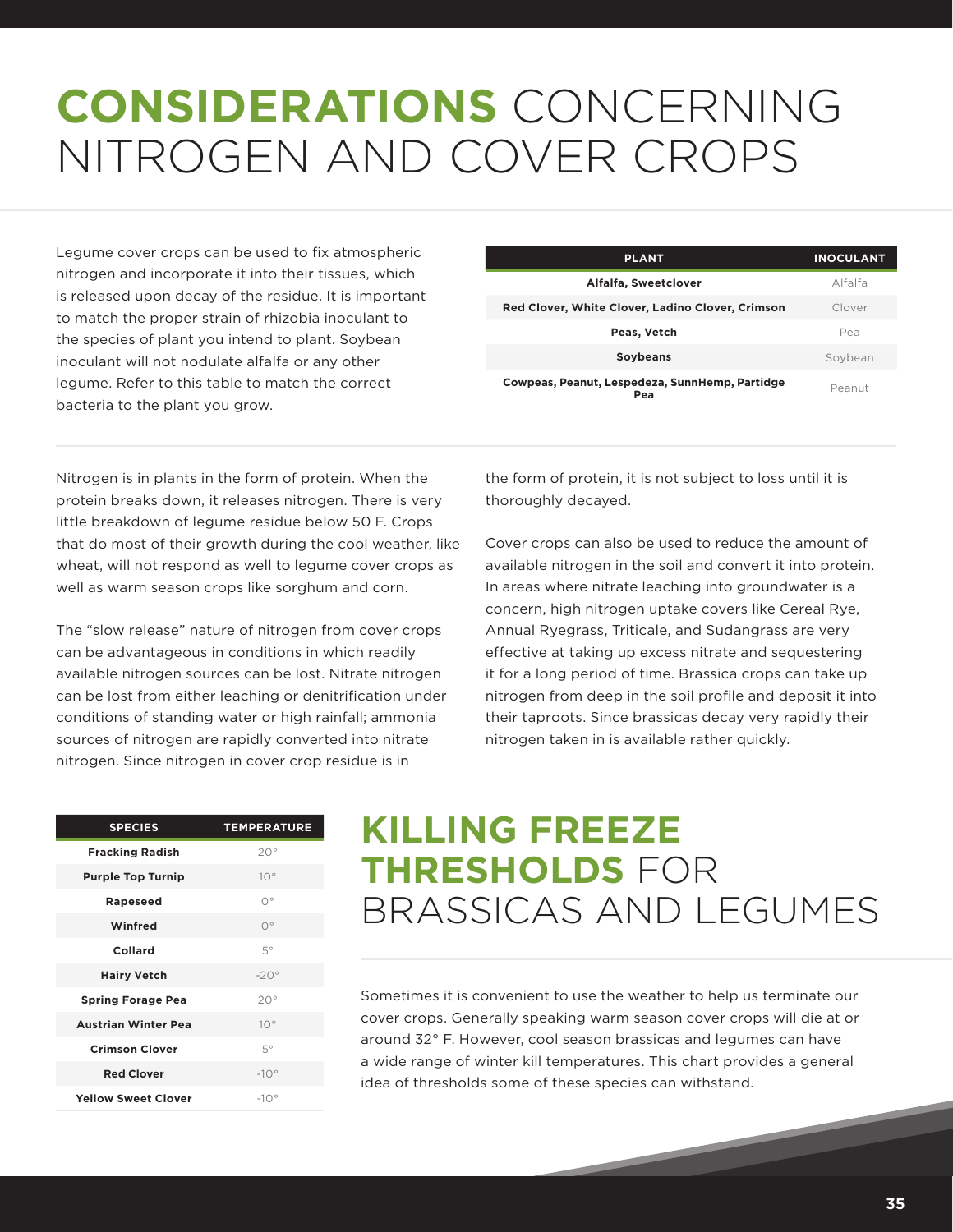# **COVER CROP** FORAGES

### **MOST COVER CROPS CAN BE USED FOR GRAZING** AND CAN PROVIDE BOTH HIGH YIELDS AND HIGH QUALITY.

**Doesn't grazing reduce the value of cover crops?** Since mulch is a major benefit of cover crops, it is often assumed that grazing will reduce the benefit of cover crops. While true that grazing to the point where the soil is left bare will reduce cover crop benefits, moderate grazing that leaves enough residue to provide full soil coverage can be used to realize immediate cash returns to cover cropping. It is becoming more evident that much of the improved drought tolerance seen following cover crops is due to enhanced microbial activity in the soil, and the deposition of manure pats creates a perfect growing medium for soil microbes. Although only a small percentage of the soil gets covered by manure pats during the grazing of a single cover crop, if cover cropping and grazing are continued over several years then a higher and higher amount of soil gets permanently improved by manure pats.

#### **Doesn't grazing cause compaction?**

Many landowners do not want cattle grazing on their land because they are afraid of compaction. The University of Nebraska has conducted over 100 grazing trials on corn stalks to see if grazing stalks has a negative effect on yields of subsequent crops. These trials encompassed both no-till and conventional tillage, both continuous corn and corn-soybean, both fall and spring grazing, and soil types ranging from sandy to heavy clay. In no trial was yield decreased from stalk grazing. The depth of compaction is directly related to the total weight of the compacting agent, in this case a cow. Compaction caused by cattle is relatively shallow and is usually alleviated through natural processes of freezing and thawing, wetting and drying and action of plant roots and soil organism (earthworms, fungi, bacteria, etc.). Compaction caused by vehicles, tractors, combines and grain carts

is much deeper and less likely to be removed by natural processes. Since many of the cover crops that can be used for grazing have very aggressive root systems that can break up compaction, having a system of grazed cover crops can actually reduce compaction over time. Additionally, a soil with additional root mass, additional surface residue and additional organic matter is much l ess subject to compaction than unprotected soil. A cover-cropped, no-till soil usually has a firm sod-like condition that resists compaction. If pugging during extreme mud is a concern, planning for a means by which livestock can be removed during wet conditions to a perennial pasture sod, a rocky area, or a fenced off sacrifice area can spare an entire field from pugging that can create planting issues.

#### **Why should I plant cover crops for grazing if I have plenty of grass?**

Perennial grass pastures are most productive and nutritious during the first half of the growing season. About 70% of total pasture production of cool-season pastures like brome and fescue is produced in April, May and June, while 70% of native grass production is produced in May, June, and July. However, the nutrient demands of a typical spring calving cowherd are increasing as the season progresses at the same time the forage production is decreasing. Cover crops can be selected to provide grazing during times when perennial pastures are not productive or are not nutritious. Additionally, grazing cover crops rather than perennial grasses can allow for rest during critical times of grass growth, like late summer for native grass. This can result in better, deeper root formation and more drought tolerant pastures in future years.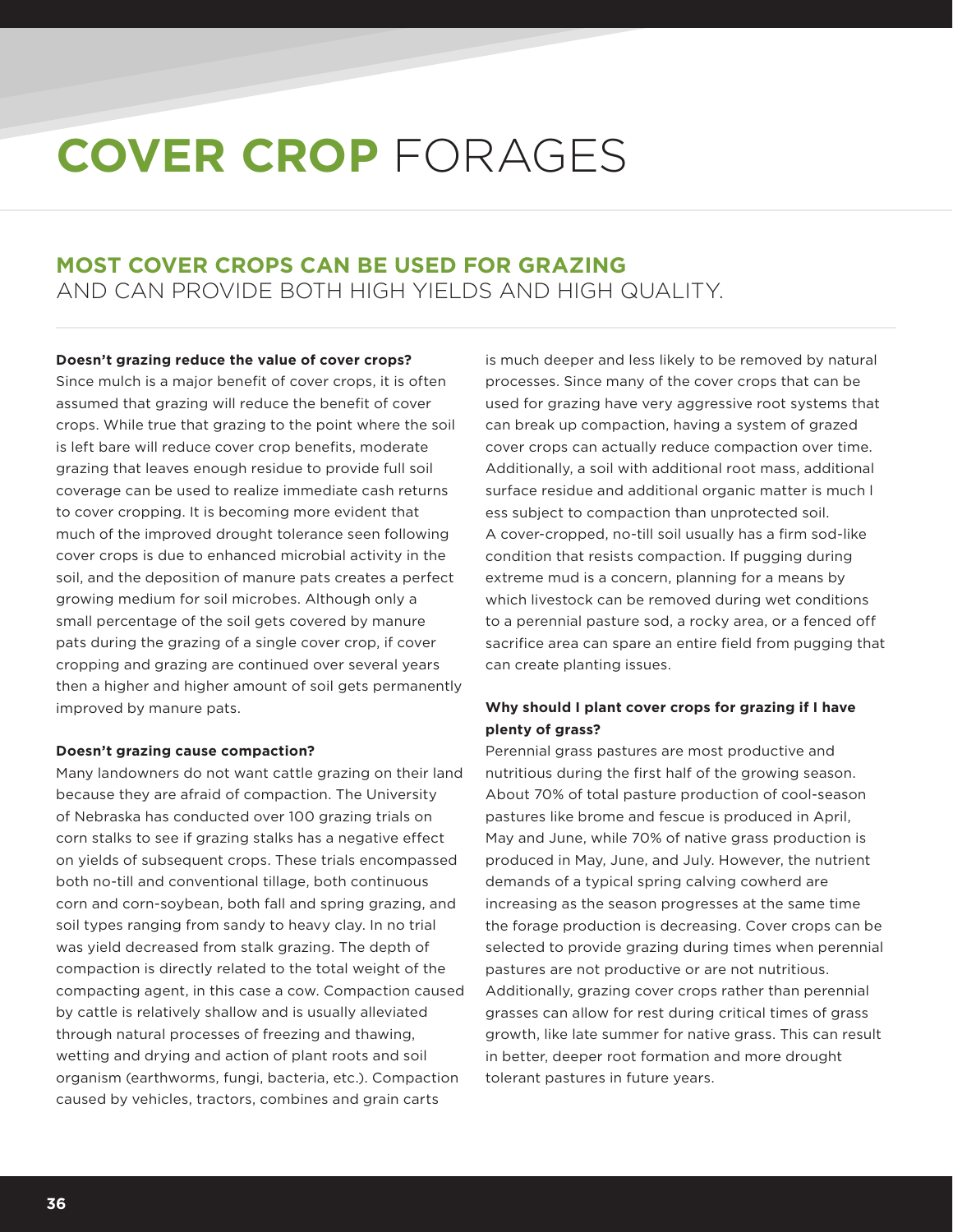# **COVER CROP** FORAGES

### **COVER CROPS** FOR LATE SUMMER GRAZING:

- › Sorghum sudangrass (Brown Mid-Rib varieties most nutritious)
- › Pearl Millet
- › Crabgrass
- › Japanese Millet
- › Teff Grass
- › Cowpeas
- › Forage Soybeans
- › Annual Lespedeza

- **COVER CROPS** FOR FALL GRAZING:
- › Oats
- › Spring Barley
- › Winfred Hybrid Brassica
- › Turnips
- › Radish
- › Spring Field Peas
- › Chickling Vetch
- › Spring Seeded Sweetclover
- › Winter Barley
- › Rye
- › Winter Triticale
- › Wheat (varieties differ greatly)
- › Annual Ryegrass
- › Crimson Clover

### **COVER CROPS** FOR WINTER GRAZING:

- > Stockpiled male-sterile BMR Forage > Fall planted Oats Sorghum, or late-planted long maturity BMR Forage Sorghum
- - › Fall planted Spring Barley
	- › Rye (most active winter growth)

### **COVER CROPS** FOR SPRING GRAZING:

- › Fall planted Rye (earliest to green up), Triticale (best total tonnage for mechanical harvest), Winter Barley, Wheat, Ryegrass (last to green up, but best quality and most regrowth)
- › Fall planted Hairy Vetch or Crimson Clover
- › Spring planted Oats or Spring Barley
- › Spring planted Field Peas or Chickling Vetch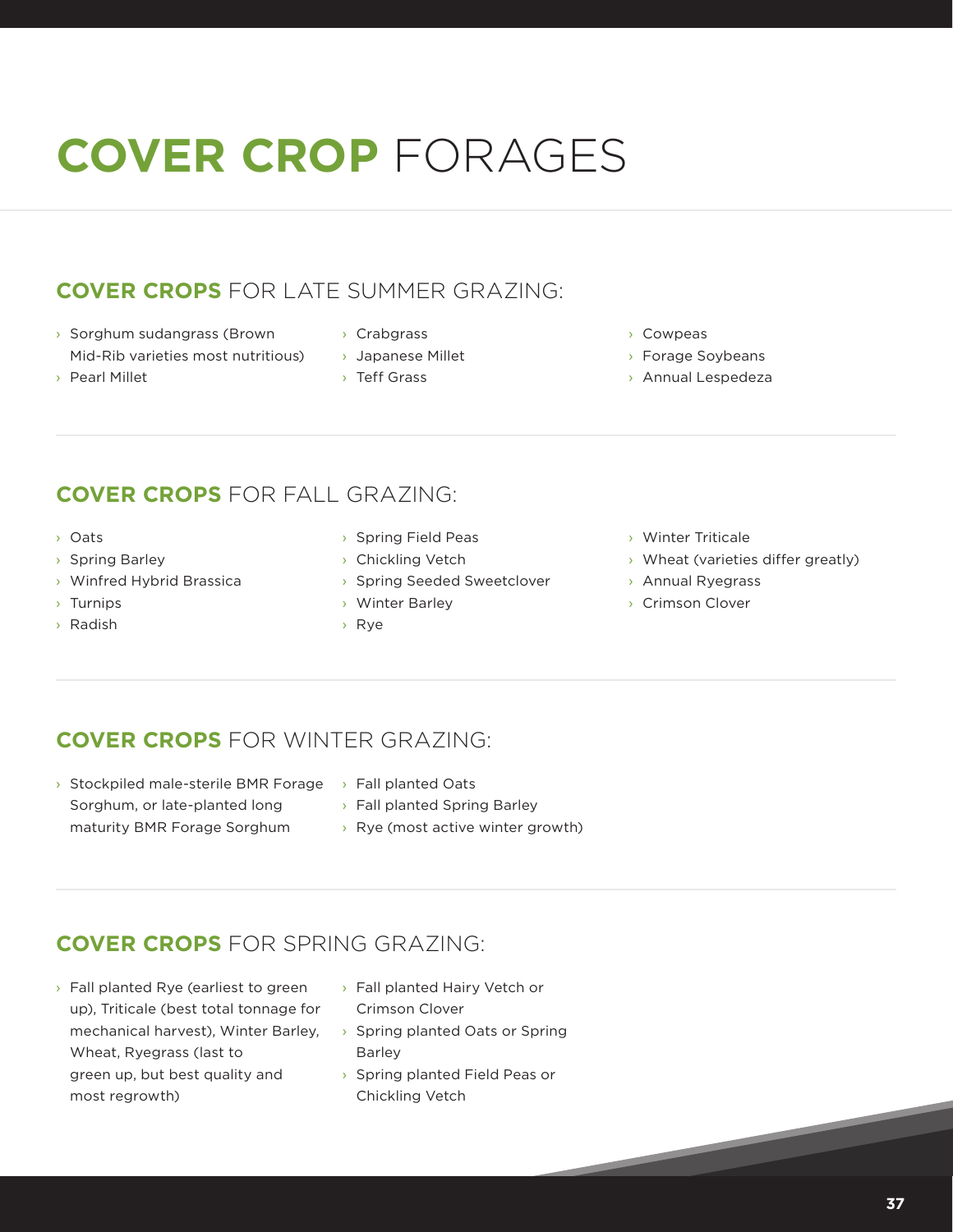## **GUIDELINES FOR** ROTATIONAL STOCKING OF SELECTED FORAGE CROPS'

|                                  | <b>BEGIN GRAZING</b> | <b>BEGIN GRAZING<sup>a</sup></b> | <b>DAYS OF REST</b> |
|----------------------------------|----------------------|----------------------------------|---------------------|
|                                  |                      | <b>Target Height (inches)</b>    |                     |
| Alfalfa (hay types)              | $10 - 16$            | $2 - 4$                          | $35 - 40$           |
| Alfalfa (grazing types)          | $10 - 16$            | $2 - 4$                          | $15 - 30$           |
| Clover, whiteb                   | $6 - 8$              | $1 - 3$                          | $7 - 15$            |
| Clovers, all others <sup>b</sup> | $8 - 10$             | $3 - 5$                          | $10 - 20$           |
| Pearl millet                     | $20 - 24$            | $8 - 12$                         | $10 - 20$           |
| Ryegrass, annual                 | $6 - 12$             | $3 - 4$                          | $7 - 15$            |
| Small grains                     | $8 - 12$             | $\overline{4}$                   | $7 - 15$            |
| Sorghum, forage                  | $20 - 24$            | $8 - 12$                         | $10 - 20$           |
| Sorghum/sudan hybrids            | $20 - 24$            | $8 - 12$                         | $10 - 20$           |

<sup>a</sup>The nutritional requirements of the livestock being grazed should be considered when deciding when to end grazing. The closer a pasture is grazed, the lower forage quality will be toward the end of that particular grazing cycle. Greater residual heights may be desired for animals with higher nutritional requirements (for example, stocker cattle vs. cows and calves).

**Clovers are typically grown in pastures in mixtures with grasses. White clover and subterranean clover are quite tolerant of close defoliation; most other** clovers are not.

1 Source: *Rotational Grazing* Publication (ID: 143) from the University of Kentucky Extension Service.

## **RECOMMENDED STAGES** TO HARVEST VARIOUS HAY CROPS<sup>2</sup>

| <b>PLANT SPECIES</b>                               | TIME OF HARVEST                                                                                                                             |
|----------------------------------------------------|---------------------------------------------------------------------------------------------------------------------------------------------|
| Alfalfa                                            | Bud stage for 1st cutting, 1/10 bloom for 2nd and later cuttings. For spring seedings, allow the 1st<br>cutting to reach mid-to-full bloom. |
| Orchardgrass, Timothy,<br><b>Tall Fescue</b>       | Boot to early head stage for 1st cut, aftermath cuts at 4 to 6 week intervals.                                                              |
| Red, Arrowleaf, Crimson Clovers                    | Early bloom.                                                                                                                                |
| Oats, Barley, Wheat                                | Boot to early head stage.                                                                                                                   |
| Soybean                                            | Mid-to-full bloom and before bottom leaves begin to fall.                                                                                   |
| Annual Lespedeza                                   | Early bloom and before bottom leaves begin to fall.                                                                                         |
| Ladino Clover, White Clover                        | Cut at correct stage for companion grass.                                                                                                   |
| Hybrid Bermudagrass                                | 15-18 inch height for 1st cutting; thereafter every 4 to 5 weeks.                                                                           |
| Birdsfoot Trefoil                                  | Cut at correct stage for companion grass.                                                                                                   |
| Sudangrass, Sorghum Sudan Hybrids,<br>Pearl Millet | Height of 30-40 inches.                                                                                                                     |
| Smooth Bromegrass                                  | Boot to mid-bloom.                                                                                                                          |
| Big Bluestem, Indiangrass, Switchgrass             | Early head stage.                                                                                                                           |

2Adapted from: J.D. Burns, J.K. Evans, and G.D. Lacefield, *"Quality Hay Production," Southern Regional Beef Cow Calf Handbook*, SR 5004. (Appendix A.26).